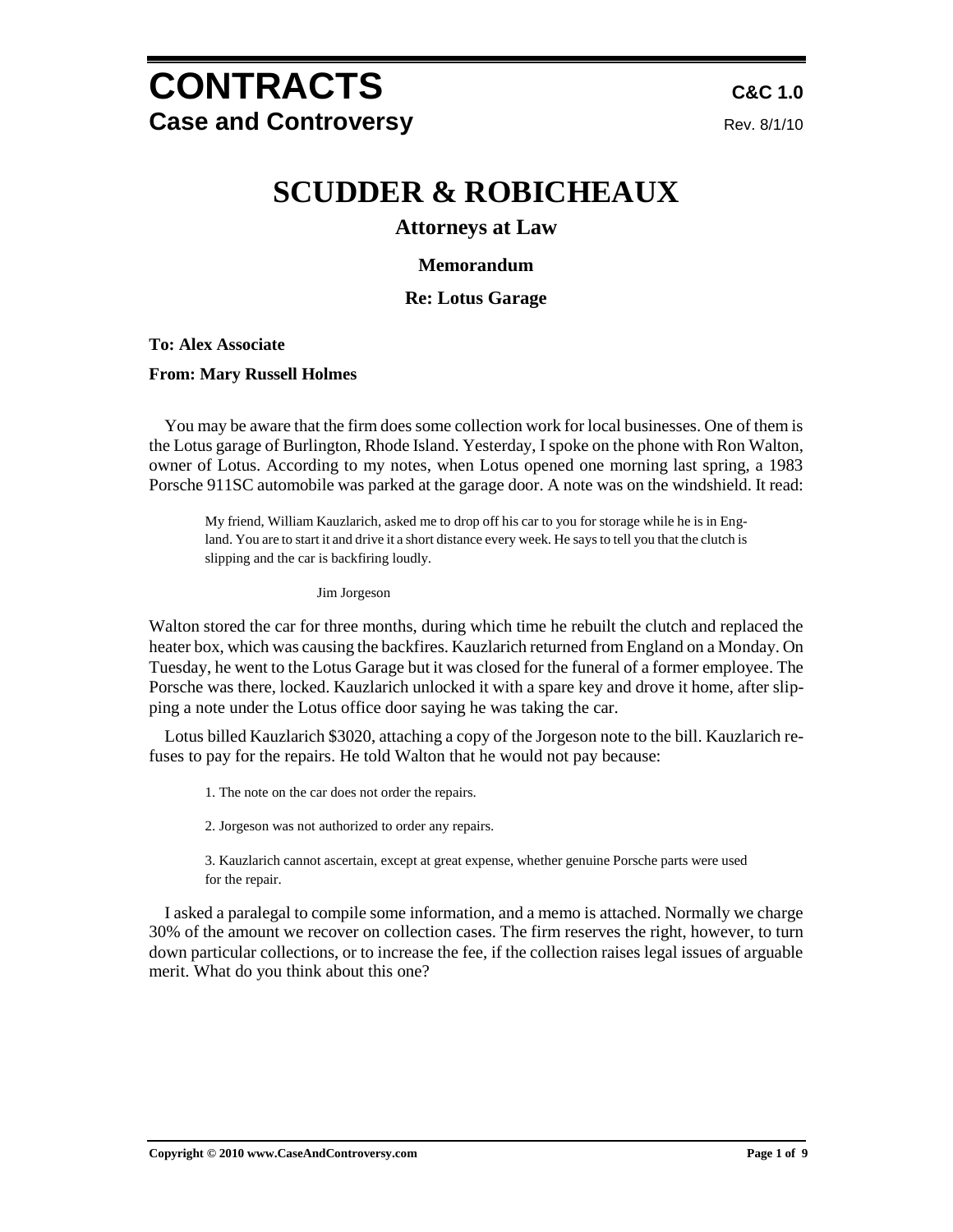## **The Lotus Garage**

1407 Midfield Highway Burlington, Rhode Island

Customer order number.\_1224\_\_\_\_\_\_\_\_\_\_\_\_\_\_\_\_\_\_\_\_\_\_\_\_Date.\_\_August 14\_\_\_\_\_\_\_\_

Name, William Kauzlarich\_\_\_\_\_\_\_\_\_\_\_\_\_\_\_\_\_\_\_\_\_

Address. 3318 Oxford, East Burlington, Rhode Island\_\_\_\_\_\_\_\_\_\_\_\_\_\_\_\_\_\_\_\_\_\_\_\_\_\_\_\_\_\_

Description: Storage of 1983 Porsche

Parts. Labor\_\_\_\_\_\_ Total\_300\_\_\_\_\_\_

Description: Repair of clutch

Parts. Labor\_\_\_\_\_\_\_ Total\_1250\_\_\_\_\_\_

Description: Repair of heater box

Parts. Labor\_\_\_\_\_\_ Total\_1470\_\_\_\_\_\_

Total \_3020\_\_\_\_\_\_\_\_\_

**Contracts 2010-2011 Page 2 of 9**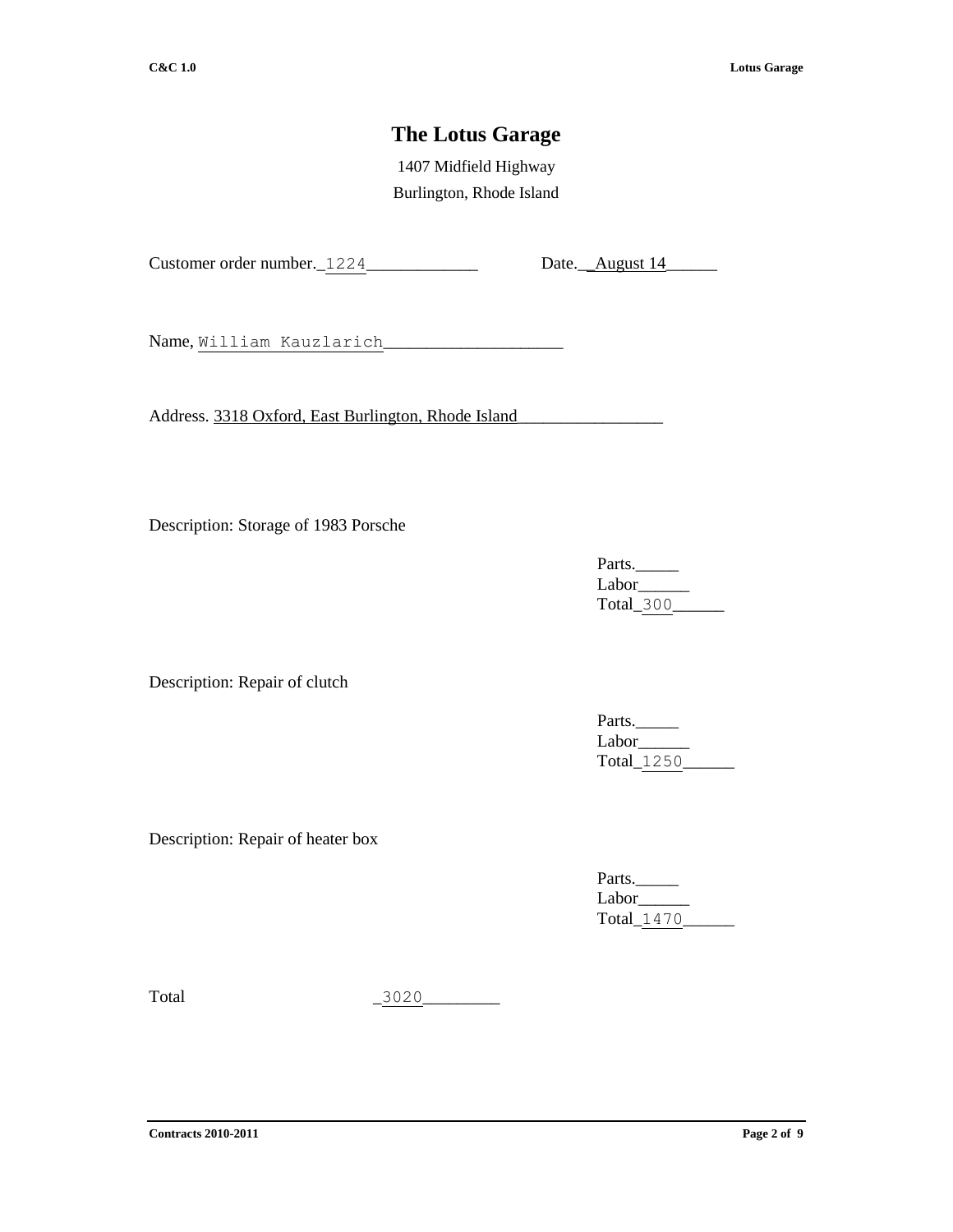## **Memorandum**

## **Re: Lotus Garage**

#### **To: Alex Associate**

### **From: Perry Paralegal**

At your request, I found out the following by calling the Porsche dealer and Mr. Walton of Lotus.

The Porsche automobile is of German manufacture. A new Porsche 911 sells for more than \$70,000. A 1983 Porsche sells for between \$10,000 and \$18,000, depending on condition.

There is only one Porsche dealer in Burlington: Transderm Automotive. A representative of Transderm says that it would have charged the following for the repairs:

> Clutch \$1500 Heater box \$1750

The Lotus garage has been in business for 12 years. It regularly repairs domestic cars, and occasionally German cars. In the last five years, it has made repairs of one kind or another on Porsches on an average of twice per year.

Kauzlarich appeared at the garage 2 weeks before the storage. He said that he might be going to England for several months and wondered if Lotus had car storage with regular driving. Walton said that it did, at a rate of \$100 per month.

Kauzlarich said that he would let them know. During the conversation, according to Walton, Kauzlarich complained about the high price of Porsche repairs at Transderm, and said "Lotus ought to get into this business." Walton replied, "Well, we do every chance we get." "I didn't know that, look for some business from me," said Kauzlarich.

Repair parts manufactured by Porsche are more expensive than similar parts (called "aftermarket" parts) manufactured by other companies. For example, Porsche lists brake pads for a Porsche 911 at \$86, whereas three other manufacturers of brake pads for Porsches charge an average of \$57. Transderm installs Porsche parts unless the customer specifies after-market parts.

#### *PI BA*DAN SING MILANG KARANG KARANG BALANG KALANG KOMBIT MANG KATI MAN BANG KELANG KATUNG KATUNG KATUNG KATUNG K

## BAILEY v. WEST

105 R.I. 61, 249 A.2d 414 Supreme Court of Rhode Island, 1969

PAOLINO, J.

This is a civil action wherein the plaintiff alleges that the defendant is indebted to him for the reasonable value of his services rendered in connection with the feeding, care and maintenance of a certain race horse named "Bascom's Folly" from May 3, 1962 through July 3, 1966. The case was tried before a justice of the superior court sitting without a jury, and resulted in a decision for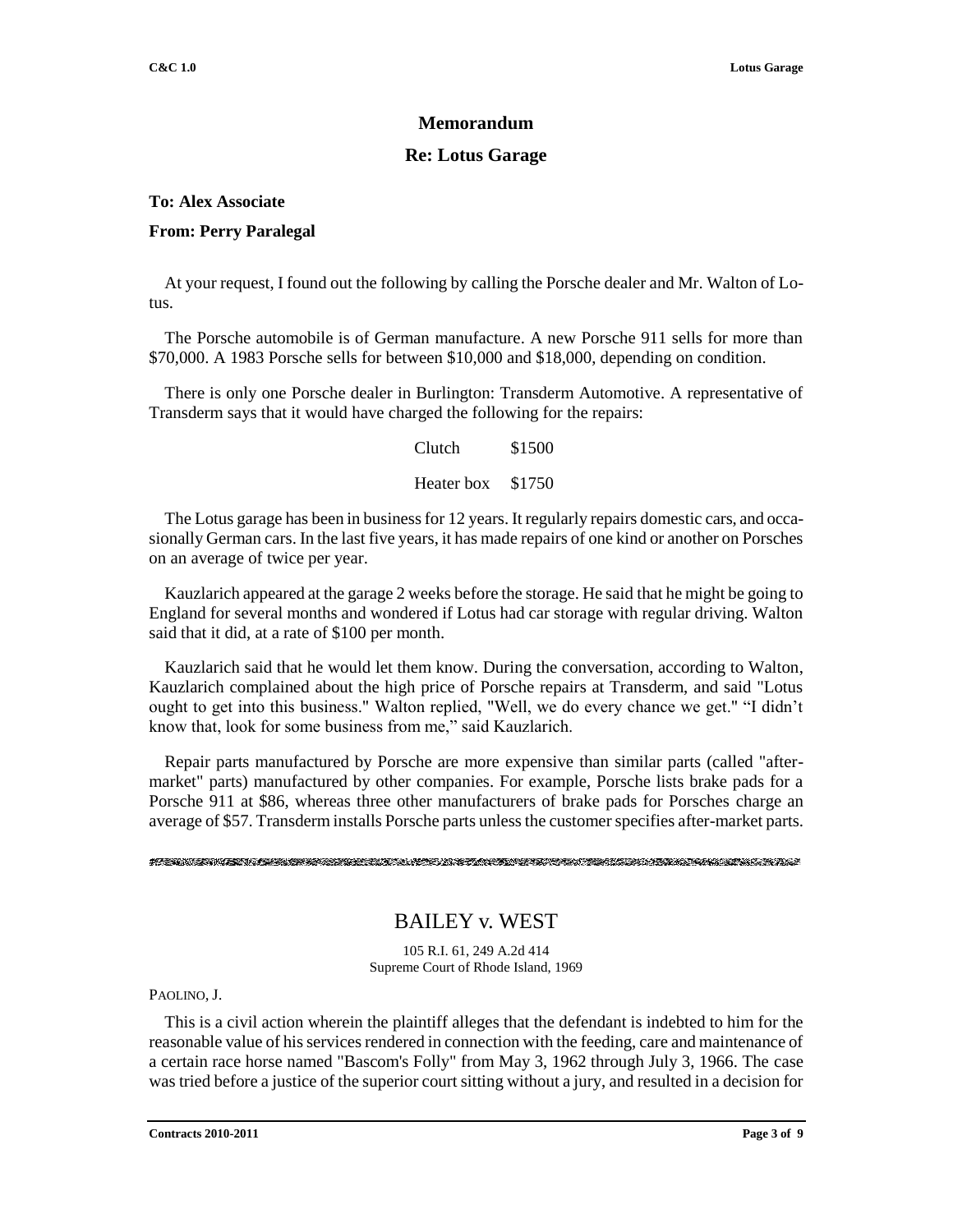the plaintiff for his cost of boarding the horse for the five months immediately subsequent to May 3, 1962, and for certain expenses incurred by him in trimming its hoofs. The cause is now before us on the plaintiff's appeal and defendant's cross appeal from the judgment entered pursuant to such decision.

The facts material to a resolution of the precise issues raised herein are as follows. In late April 1962, defendant, accompanied by his horse trainer, went to Belmont Park in New York to buy race horses. On April 27, 1962, defendant purchased "Bascom's Folly" from a Dr. Strauss and arranged to have the horse shipped to Suffolk Downs in East Boston, Massachusetts. Upon its arrival defendant's trainer discovered that the horse was lame, and so notified defendant, who ordered him to reship the horse by van to the seller at Belmont Park. The seller refused to accept delivery at Belmont on May 3, 1962, and thereupon, the van driver, one Kelly, called defendant's trainer and asked for further instructions. Although the trial testimony is in conflict as to what the trainer told him, it is not disputed that on the same day Kelly brought "Bascom's Folly" to plaintiff's farm where the horse remained until July 3, 1966, when it was sold by plaintiff to a third party.

While "Bascom's Folly" was residing at his horse farm, plaintiff sent bills for its feed and board to defendant at regular intervals. According to testimony elicited from defendant at the trial, the first such bill was received by him some two or three months after "Bascom's Folly" was placed on plaintiff's farm. He also stated that he immediately returned the bill to plaintiff with the notation that he was not the owner of the horse nor was it sent to plaintiff's farm at his request. The plaintiff testified that he sent bills monthly to defendant and that the first notice he received from him disclaiming ownership was ". . . maybe after a month or two or so" subsequent to the time when the horse was left in plaintiff's care.

In his decision the trial judge found that defendant's trainer had informed Kelly during their telephone conversation of May 3, 1962, that ". . . he would have to do whatever he wanted to do with the horse, that he wouldn't be on any farm at the defendant's expense . . . ." He also found, however, that when "Bascom's Folly" was brought to his farm, plaintiff was not aware of the telephone conversation between Kelly and defendant's trainer, and hence, even though he knew there was a controversy surrounding the ownership of the horse, he was entitled to assume that ". . . there is an implication here that, I am to take care of this horse." Continuing his decision, the trial justice stated that in view of the result reached by this court in a recent opinion<sup>1</sup> wherein we held that the instant defendant was liable to the original seller, Dr. Strauss, for the purchase price of this horse, there was a contract "implied in fact" between the plaintiff and defendant to board "Bascom's Folly" and that this contract continued until plaintiff received notification from defendant that he would not be responsible for the horse's board. The trial justice further stated that ". . . I think there was notice given at least at the end of the four months, and I think we must add another month on there for a reasonable disposition of his property."

In view of the conclusion we reach with respect to defendant's first two contentions, we shall confine ourselves solely to a discussion and resolution of the issues necessarily implicit therein, and shall not examine other subsidiary arguments advanced by plaintiff and defendant.

**I**

 $\overline{\phantom{a}}$ 

The defendant alleges in his brief and oral argument that the trial judge erred in finding a contract "implied in fact" between the parties. We agree.

<sup>&</sup>lt;sup>1</sup> See Strauss v. West, 100 R.I. 388, 216 A.2d 366.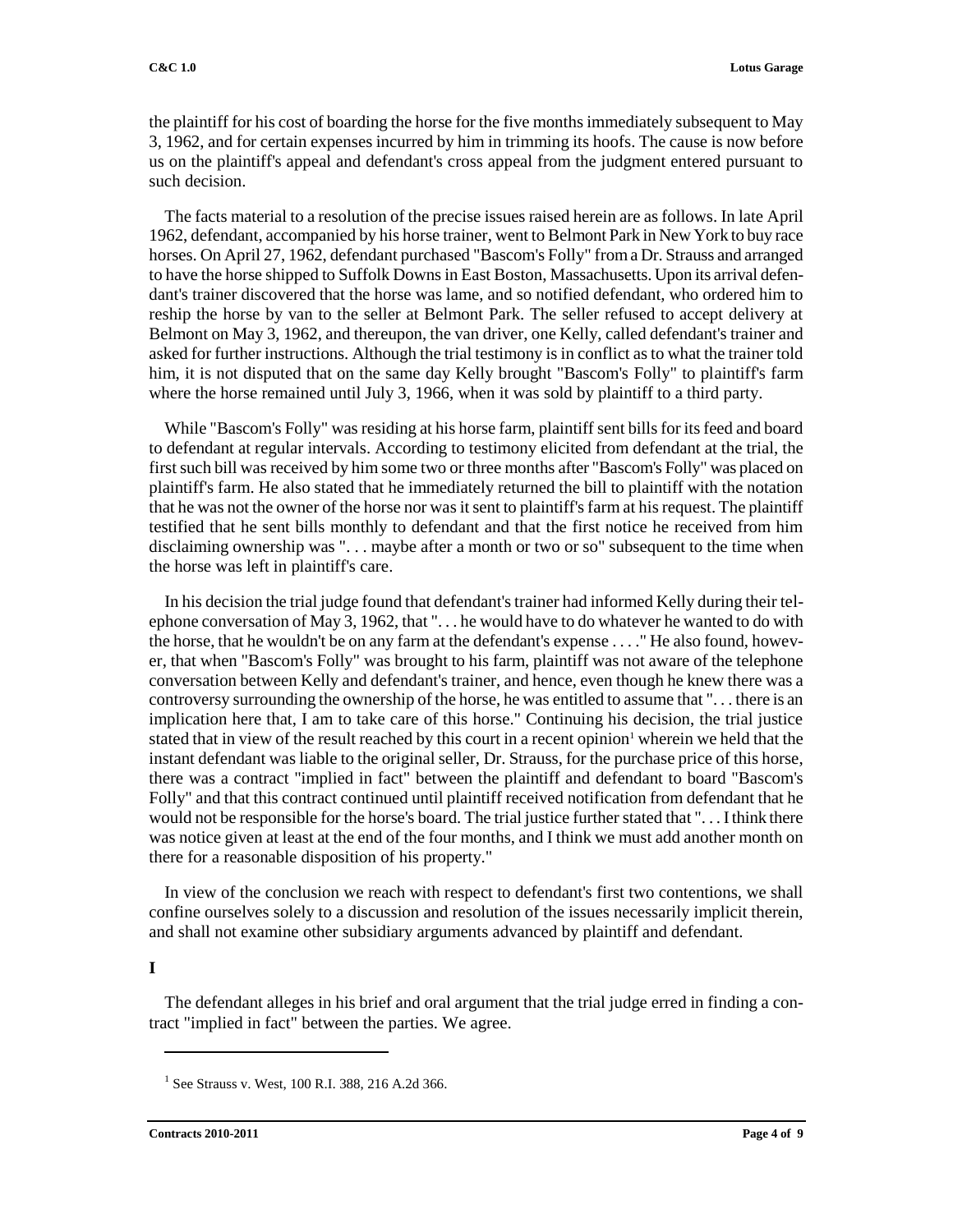The following quotation from 17 C.J.S. Contracts § 4 at pp. 557-560, illustrates the elements necessary to the establishment of a contract "implied in fact":

. . . A "contract implied in fact," . . . or an implied contract in the proper sense, arises where the intention of the parties is not expressed, but an agreement in fact, creating an obligation, is implied or presumed from their acts, or, as it has been otherwise stated, where there are circumstances which, according to the ordinary course of dealing and the common understanding of men, show a mutual intent to contract.

It has been said that a contract implied in fact must contain all the elements of an express contract. So, such a contract is dependent on mutual agreement or consent, and on the intention of the parties; and a meeting of the minds is required. A contract implied in fact is to every intent and purpose an agreement between the parties, and it cannot be found to exist unless a contract status is shown. Such a contract does not arise out of an implied legal duty or obligation, but out of facts from which consent may be inferred; there must be a manifestation of assent arising wholly or in part from acts other than words, and a contract cannot be implied in fact where the facts are inconsistent with its existence.

Therefore, essential elements of contracts "implied in fact" are mutual agreement, and intent to promise, but the agreement and the promise have not been made in words and are implied from the facts. Power-Matics, Inc. v. Ligotti, 79 N.J. Super. 294, 191 A.2d 483 (1963); St. Paul Fire & M. Ins. Co. v. Indemnity Ins. Co. of No. America, 32 N.J. 17, 158 A.2d 825 (1960); St. John's First Lutheran Church v. Storsteen, 77 S.D. 33, 84 N.W.2d 725 (1957).

In the instant case, plaintiff sued on the theory of a contract "implied in law." There was no evidence introduced by him to support the establishment of a contract "implied in fact," and he cannot now argue solely on the basis of the trial justice's decision for such a result.

The source of the obligation in a contract "implied in fact," as in express contracts, is in the intention of the parties. We hold that there was no mutual agreement and "intent to promise" between the plaintiff and defendant so as to establish a contract "implied in fact" for defendant to pay plaintiff for the maintenance of this horse. From the time Kelly delivered the horse to him plaintiff knew there was a dispute as to its ownership, and his subsequent actions indicated he did not know with whom, if anyone, he had a contract. After he had accepted the horse, he made inquiries as to its ownership and, initially, and for some time thereafter, sent his bills to both defendant and Dr. Strauss, the original seller.

There is also uncontroverted testimony in the record that prior to the assertion of the claim which is the subject of this suit neither defendant nor his trainer had ever had any business transactions with plaintiff, and had never used his farm to board horses. Additionally, there is uncontradicted evidence that this horse, when found to be lame, was shipped by defendant's trainer not to plaintiff's farm, but back to the seller at Belmont Park. What is most important, the trial justice expressly stated that he believed the testimony of defendant's trainer that he had instructed Kelly that defendant would not be responsible for boarding the horse on any farm.

From our examination of the record we are constrained to conclude that the trial justice overlooked and misconceived material evidence which establishes beyond question that there never existed between the parties an element essential to the formulation of any true contract, namely, an "intent to contract." Compare Morrissey v. Piette, R.I., 241 A.2d 302, 303.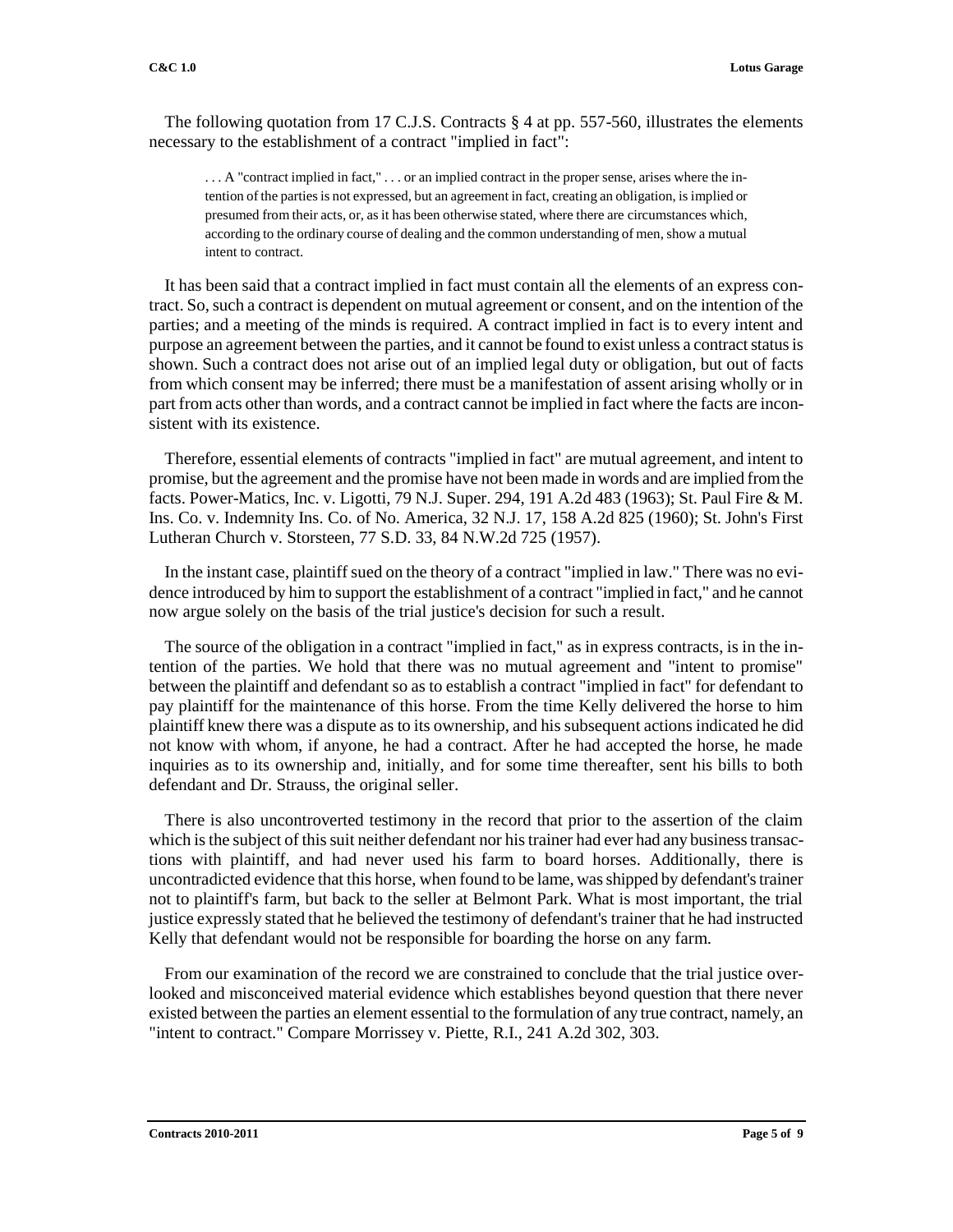#### **II**

The defendant's second contention is that, even assuming the trial justice was in essence predicating defendant's liability upon a quasi-contractual theory, his decision is still unsupported by competent evidence and is clearly erroneous.

The following discussion of quasi-contracts appears in 12 Am. Jur., Contracts, § 6 (1938) at pp. 503 to 504:

A quasi contract has no reference to the intentions or expressions of the parties. The obligation is imposed despite, and frequently in frustration of, their intention. For a quasi contract neither promise nor privity, real or imagined, is necessary. In quasi contracts the obligation arises, not from consent of the parties, as in the case of contracts, express or implied in fact, but from the law of natural immutable justice and equity. The act, or acts, from which the law implies the contract must, however, be voluntary. Where a case shows that it is the duty of the defendant to pay, the law imputes to him a promise to fulfil that obligation. The duty, which thus forms the foundation of a quasi-contractual obligation, is frequently based on the doctrine of unjust enrichment. . . .

The law will not imply a promise against the express declaration of the party to be charged, made at the time of the supposed undertaking, unless such party is under legal obligation paramount to his will to perform some duty, and he is not under such legal obligation unless there is a demand in equity and good conscience that he should perform the duty.

Therefore, the essential elements of a quasi-contract are a benefit conferred upon defendant by plaintiff, appreciation by defendant of such benefit, and acceptance and retention by defendant of such benefit under such circumstances that it would be inequitable to retain the benefit without payment of the value thereof. Home Savings Bank v. General Finance Corp., 10 Wis. 2d 417, 103 N.W.2d 117, 81 A.L.R.2d 580.

The key question raised by this appeal with respect to the establishment of a quasi-contract is whether or not plaintiff was acting as a "volunteer" at the time he accepted the horse for boarding at his farm. There is a long line of authority which has clearly enunciated the general rule that ". . . if a performance is rendered by one person without any request by another, it is very unlikely that this person will be under a legal duty to pay compensation." 1 A Corbin, Contracts §234.

The Restatement of Restitution, §2 (1937) provides: "A person who officiously confers a benefit upon another is not entitled to restitution therefor." Comment a in the above-mentioned section states in part as follows:

Policy ordinarily requires that a person who has conferred a benefit . . . by way of giving another services . . . should not be permitted to require the other to pay therefor, unless the one conferring the benefit had a valid reason for so doing. A person is not required to deal with another unless he so desires and, ordinarily, a person should not be required to become an obligor unless he so desires.

Applying those principles to the facts in the case at bar it is clear that plaintiff cannot recover. The plaintiff's testimony on cross-examination is the only evidence in the record relating to what transpired between Kelly and him at the time the horse was accepted for boarding. The defendant's attorney asked plaintiff if he had any conversation with Kelly at that time, and plaintiff answered in substance that he had noticed that the horse was very lame and that Kelly had told him: "That's why they wouldn't accept him at Belmont Track." The plaintiff also testified that he had inquired of Kelly as to the ownership of "Bascom's Folly," and had been told that "Dr. Strauss made a deal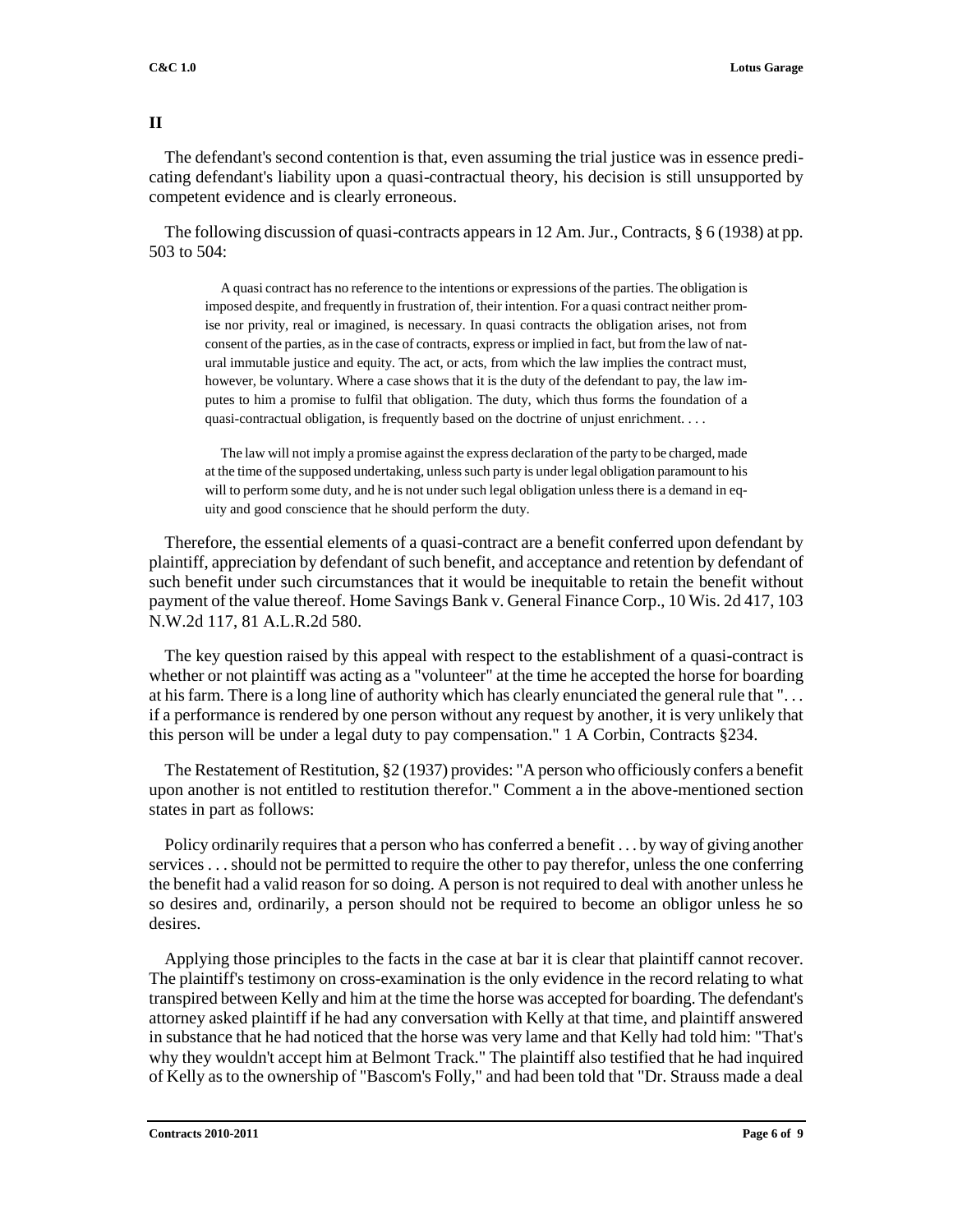and that's all I know." It further appears from the record that plaintiff acknowledged receipt of the horse by signing a uniform livestock bill of lading, which clearly indicated on its face that the horse in question had been consigned by defendant's trainer not to plaintiff, but to Dr. Strauss's trainer at Belmont Park. Knowing at the time he accepted the horse for boarding that a controversy surrounded its ownership, plaintiff could not reasonably expect remuneration from defendant, nor can it be said that defendant acquiesced in the conferment of a benefit upon him. The undisputed testimony was that defendant, upon receipt of plaintiff's first bill, immediately notified him that he was not the owner of "Bascom's Folly" and would not be responsible for its keep.

It is our judgment that the plaintiff was a mere volunteer who boarded and maintained "Bascom's Folly" at his own risk and with full knowledge that he might not be reimbursed for expenses he incurred incident thereto.

The plaintiff's appeal is denied and dismissed, the defendant's cross appeal is sustained, and the cause is remanded to the superior court for entry of judgment for the defendant.

*⋬⋝*⋜ቒቜዿዄዄዄቑጟቑኯዾዾፙቔጞቑፙቚቑቝቝቝቝቝቝቝቔቔዸቚቝኇኇፙፙኇዄዸዹቔኇጜቝኇፙኇፙቝቔቚፙፙቔዿቑፙቝኇፙፙኇፇቘቔቑኇፙፙኇዺቚፙቝፙቝፙፙፙፙፙፙፙፙፙቚኇፙቚዿዄቝቑጟፙዹ

# Charles Pharol, Contract Law Basics

#### Margee Pub. Company

The American court system is made up of two branches: the state courts and the federal courts. One could say, being more precise, that there are more than 50 separate systems: one federal and one in each state.

The law of contracts is found in state court decisions. Federal courts decide contract law issues only when they apply state law, or enforce a specialized federal statute, such as one regulating government contracts.

Each state has its own system of trial and appellate courts. The names of the trial courts vary from state to state. Some states have but one appellate court: if a case is appealed, it will proceed from a trial court to the highest court in the state. Other states have intermediate appellate courts situated between the trial courts and the highest court in the state. Many, but not all, states name their highest court the "Supreme Court." But in New York, for instance, the highest state court is called the "Court of Appeals."

When a state appellate court decides a case, its decision is ordinarily, but not invariably, published. In many states, the decisions are collected in bound volumes printed by the state. Thus the decision consists of an outcome and of stated reasons in support of it. A private company, the West Publishing Company, also publishes state court decisions. It groups several states together and publishes them as a regional reporter.

Consider this citation,

## 230 Minn. 246, 41 N.W.2d 561.

This is a case decided by the Supreme Court of Minnesota. It is found in volume 230 of the state court reporter. It is also published in volume 41 of the Northwest Reporter, second series, produced by the West Publishing Company.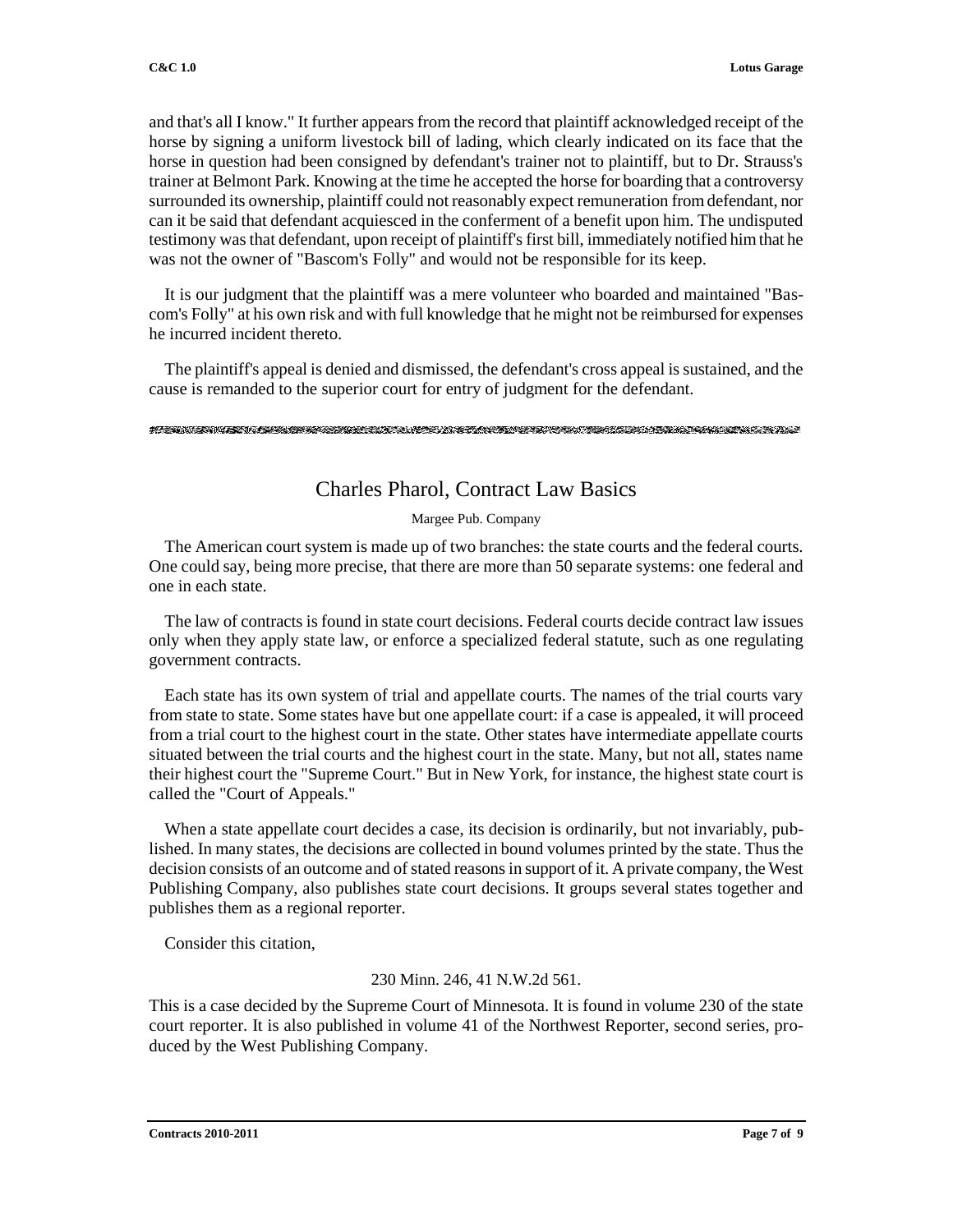Appellate courts often sit in panels of judges. If the highest court in the state has nine judges, all nine may hear a case; or state procedures may provide that only a panel of three judges will hear the case unless the court votes to hear it en banc (by the entire court). Sometimes a judge will disagree with the result in the case and will dissent. When a judge disagrees with part of the supporting reasons, or when the judge wants to add an additional reason, the judge will concur in the majority opinion, but write a separate opinion.

Trial courts in a particular state are bound to follow the precedents handed down by the highest court in the state. (For convenience, I will refer to this court as the state supreme court.) When a case comes before a trial court, one set of lawyers may argue that the result in the case is governed by a state supreme court precedent. The lawyers on the other side are likely to contend that the precedent is sufficiently different from the case before the trial court that it does not apply. This is called "distinguishing" the case.

A state supreme court is not required to follow its own precedents. If it were, the law could only be changed by the legislature. Nevertheless, courts quite routinely do follow their precedents. The role of the lawyer when a contracts case is on appeal and precedent is against her is to "distinguish" the case, or, failing that, argue that the precedent was wrongly decided or ought to be changed in light of subsequent events. It is easier to distinguish a case than to reverse a precedent.

 $* * *$ 

With Professor Samuel Williston as its Reporter and Professor Arthur Corbin as an advisor, the American Law Institute (ALI) published the Restatement of the Law of Contracts in 1932. The American Law Institute was and is an organization made up of distinguished law professors, practicing attorneys, and judges, formed for the purpose of "restating" the law in a variety of subject matters. The Restatement was not intended to be enacted as a statute. Instead, the Restatement was written to assist courts in determining the patterns of judicial decisions in the developing common law of contracts. The ALI has revised the Restatement, adopting the Restatement (Second) of Contracts in 1979.

In addition to its "sections," the Restatement also includes comments prepared by the Reporter. Illustrations are given, often drawn from actual cases.

In the 1940s, a group of scholars and practitioners headed by Professor Karl Llewellyn and working under the auspices of the ALI and the National Conference of Commissioners on Uniform State Laws drafted the Uniform Commercial Code (UCC). Article 2 of the UCC applies to the sale of goods. Rather than restating the law, Article 2 was an ambitious effort to simplify, modernize and standardize the various state laws governing the sale of goods. Every state except Louisiana has enacted Article 2 as a state law statute. Article 2 has often influenced the development of contract law in areas beyond its official limitation to the sale of goods.

The Comments to the UCC are not part of the statute, they are prepared by the ALI to explain and illustrate the statutory sections.